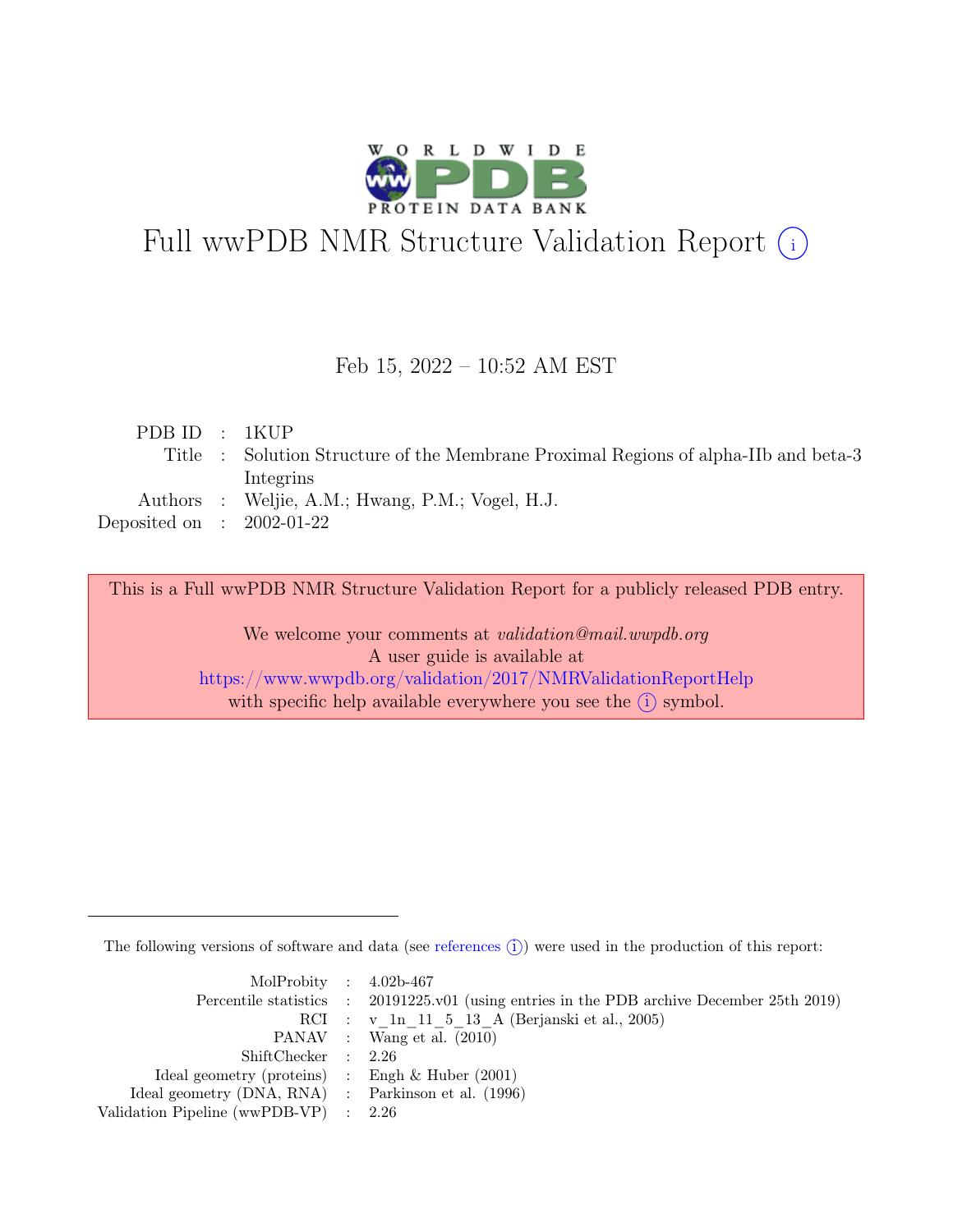## 1 Overall quality at a glance  $(i)$

The following experimental techniques were used to determine the structure: SOLUTION NMR

The overall completeness of chemical shifts assignment was not calculated.

Percentile scores (ranging between 0-100) for global validation metrics of the entry are shown in the following graphic. The table shows the number of entries on which the scores are based.



| Metric.               | Whole archive<br>$(\#Entries)$ | NMR archive<br>$(\#Entries)$ |
|-----------------------|--------------------------------|------------------------------|
| Clashscore            | 158937                         | 12864                        |
| Ramachandran outliers | 154571                         | 11451                        |
| Sidechain outliers    | 154315                         | 11428                        |

The table below summarises the geometric issues observed across the polymeric chains and their fit to the experimental data. The red, orange, yellow and green segments indicate the fraction of residues that contain outliers for  $>=$  3, 2, 1 and 0 types of geometric quality criteria. A cyan segment indicates the fraction of residues that are not part of the well-defined cores, and a grey segment represents the fraction of residues that are not modelled. The numeric value for each fraction is indicated below the corresponding segment, with a dot representing fractions  $\langle=5\%$ 

|  | $Chain$ Length | Quality of chain |     |     |  |
|--|----------------|------------------|-----|-----|--|
|  |                | 36%              |     | 64% |  |
|  |                | 8%               | 52% | 40% |  |

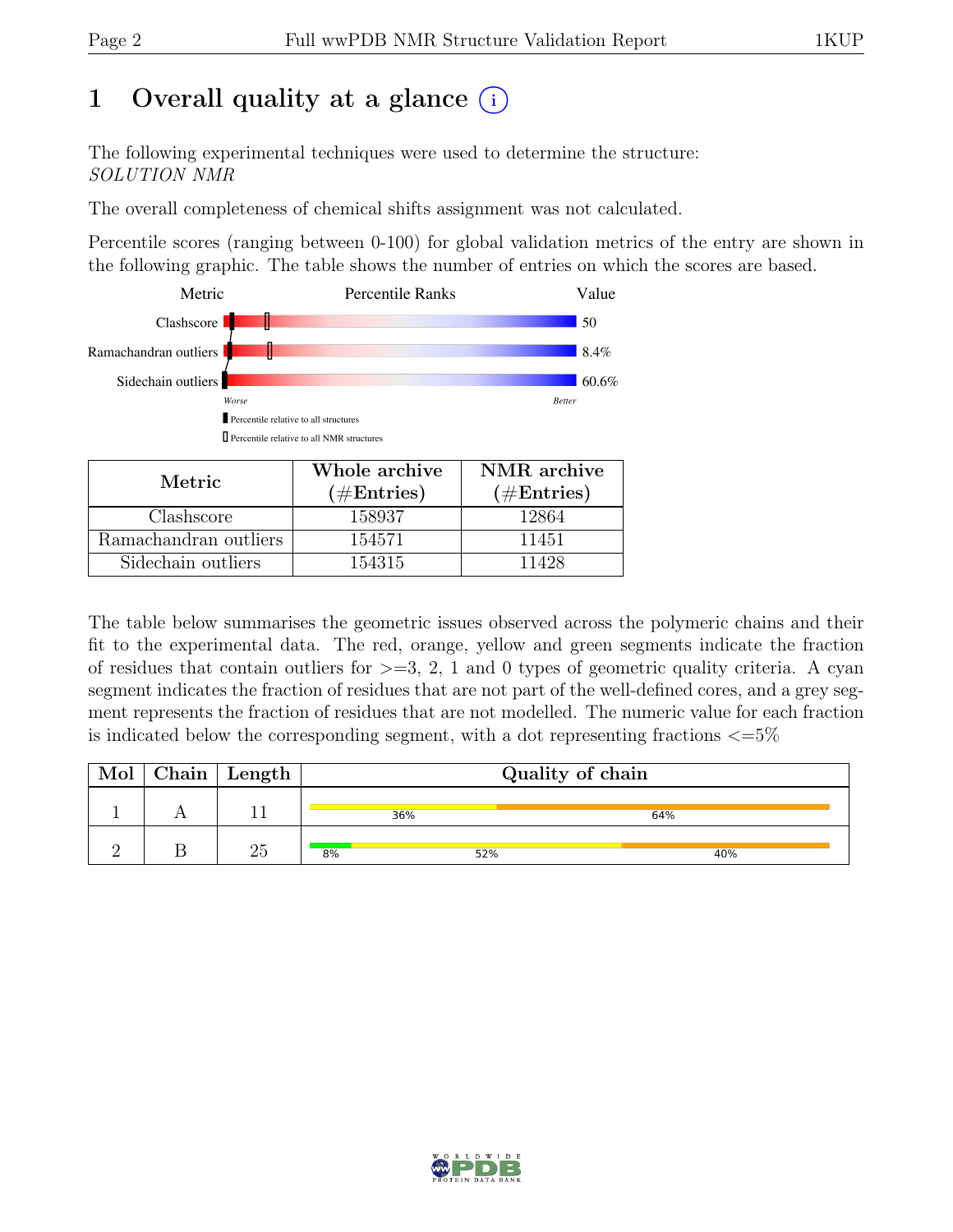## 2 Ensemble composition and analysis  $(i)$

This entry contains 20 models. Model 15 is the overall representative, medoid model (most similar to other models).

The following residues are included in the computation of the global validation metrics.

| Well-defined (core) protein residues |                                           |                                  |  |  |  |
|--------------------------------------|-------------------------------------------|----------------------------------|--|--|--|
|                                      | Well-defined core   Residue range (total) | Backbone RMSD (A)   Medoid model |  |  |  |
|                                      | A:1-A:11, B:12-B:24 $(24)$                | $0.22\,$                         |  |  |  |
|                                      | $B:25-B:36(12)$                           | 0.11                             |  |  |  |

Ill-defined regions of proteins are excluded from the global statistics.

Ligands and non-protein polymers are included in the analysis.

The models can be grouped into 4 clusters and 3 single-model clusters were found.

| Cluster number        | Models                        |
|-----------------------|-------------------------------|
|                       | 1, 4, 6, 8, 9, 14, 15, 19, 20 |
|                       | 3, 7, 17                      |
|                       | 2, 11, 13                     |
|                       | 10, 18                        |
| Single-model clusters | 5: 12: 16                     |

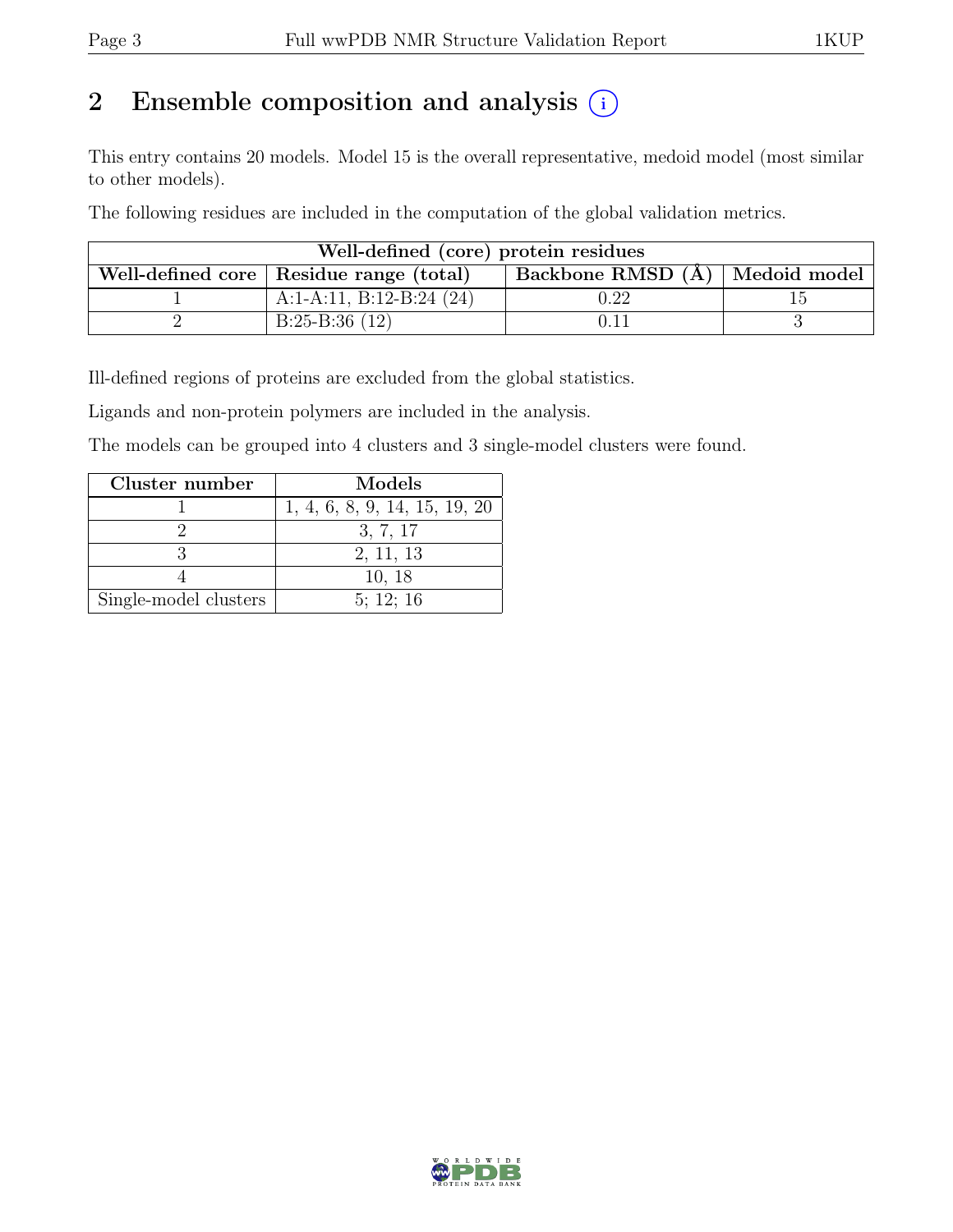## 3 Entry composition  $(i)$

There are 2 unique types of molecules in this entry. The entry contains 662 atoms, of which 336 are hydrogens and 0 are deuteriums.

• Molecule 1 is a protein called integrin alpha-IIb.

| Mol | Chain Residues | Atoms          |    |     |    | $_{\rm \bf 1 TACC}$ |  |
|-----|----------------|----------------|----|-----|----|---------------------|--|
|     |                | $\text{Total}$ |    | н   |    |                     |  |
|     |                | 213            | 69 | 109 | 21 |                     |  |

• Molecule 2 is a protein called integrin beta-3.

| Mol | Chain   Residues | Atoms          |     |      |  | <b>Trace</b> |  |
|-----|------------------|----------------|-----|------|--|--------------|--|
|     | າະ               | $\text{Total}$ |     |      |  |              |  |
|     | ∠ປ               | 449            | 142 | -227 |  | 39           |  |

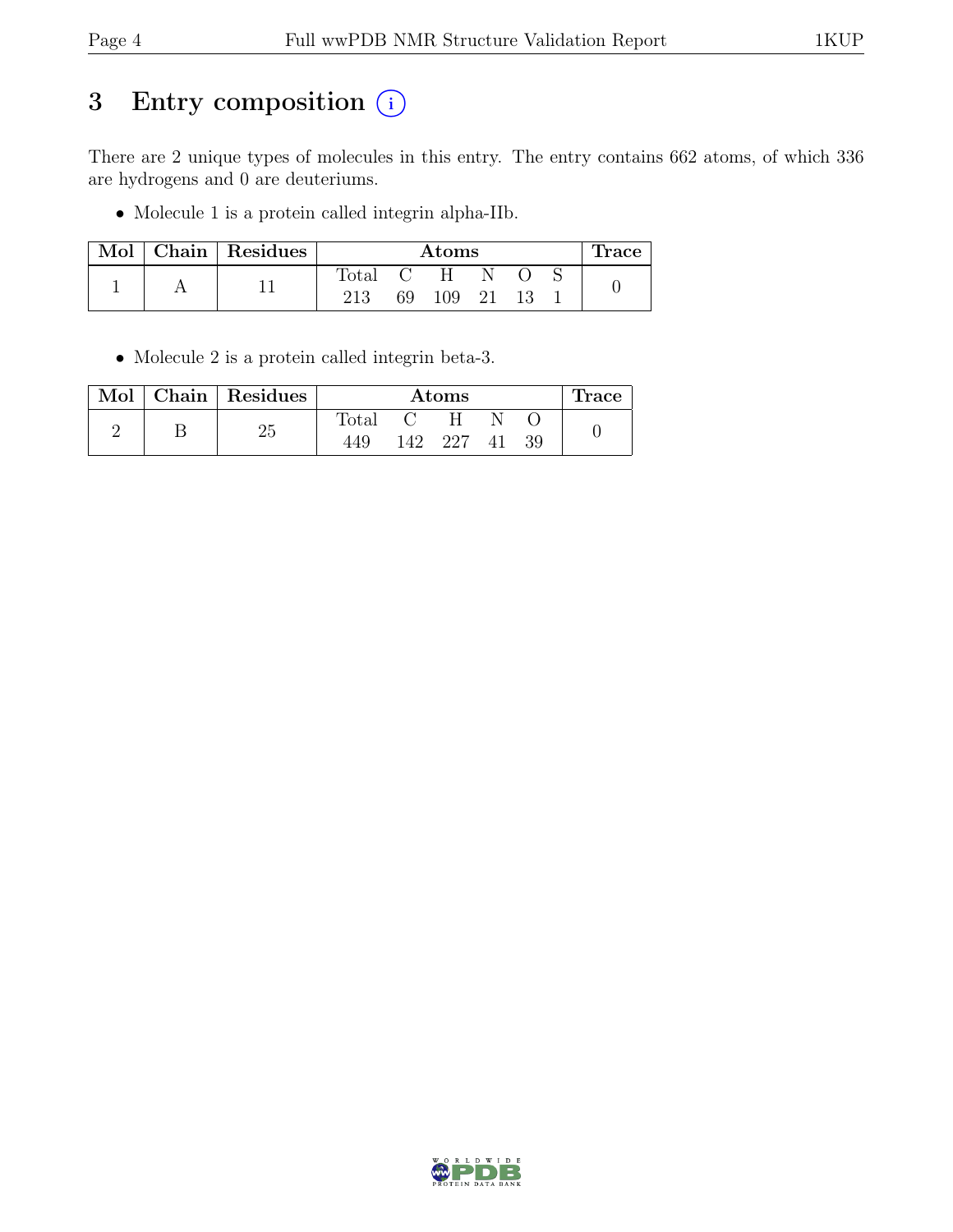## 4 Residue-property plots (i)

## <span id="page-4-0"></span>4.1 Average score per residue in the NMR ensemble

These plots are provided for all protein, RNA, DNA and oligosaccharide chains in the entry. The first graphic is the same as shown in the summary in section 1 of this report. The second graphic shows the sequence where residues are colour-coded according to the number of geometric quality criteria for which they contain at least one outlier: green  $= 0$ , yellow  $= 1$ , orange  $= 2$  and red  $=$ 3 or more. Stretches of 2 or more consecutive residues without any outliers are shown as green connectors. Residues which are classified as ill-defined in the NMR ensemble, are shown in cyan with an underline colour-coded according to the previous scheme. Residues which were present in the experimental sample, but not modelled in the final structure are shown in grey.

• Molecule 1: integrin alpha-IIb

| Chain A:                      | 36%              | 64% |
|-------------------------------|------------------|-----|
| ESEPEFEREE                    |                  |     |
| • Molecule 2: integrin beta-3 |                  |     |
| Chain B: $\blacksquare$<br>8% | 52%              | 40% |
| CONTECTESSORIST               | <b>1</b> 8223388 |     |

## 4.2 Scores per residue for each member of the ensemble

Colouring as in section [4.1](#page-4-0) above.

#### 4.2.1 Score per residue for model 1

| Chain A:                      | 45% | 55% |
|-------------------------------|-----|-----|
| N10<br>R11<br>382522<br>E 2 2 |     |     |
| • Molecule 2: integrin beta-3 |     |     |
| Chain $B:$<br>8%              | 56% | 32% |
|                               |     |     |

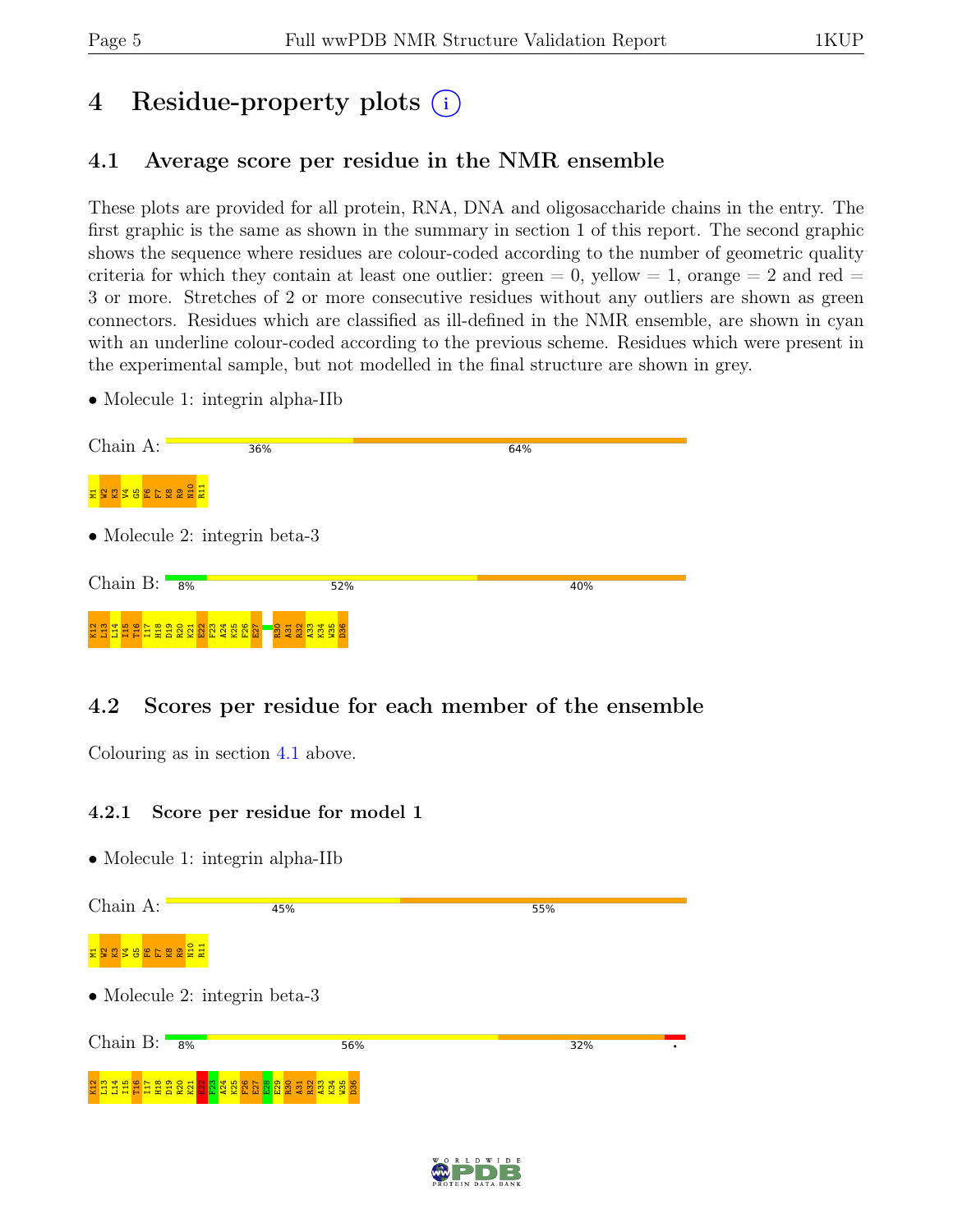#### 4.2.2 Score per residue for model 2

• Molecule 1: integrin alpha-IIb

| Chain A:                      | 27%                                                                                                                                                                                          | 73% |
|-------------------------------|----------------------------------------------------------------------------------------------------------------------------------------------------------------------------------------------|-----|
| <b>NASA REFERENCE</b>         |                                                                                                                                                                                              |     |
| • Molecule 2: integrin beta-3 |                                                                                                                                                                                              |     |
| Chain B: $8\%$                | 52%                                                                                                                                                                                          | 40% |
| <b>PIT</b><br>뵵               | ្អ្មី ដឹង ប្តូន ដឹង ប្តូន ដឹង ប្តូន ដឹង ប្តូន ដឹង ប្តូន ដឹង ប្អូន ដឹង ប្អូន ដឹង ប្អូន ដឹង ប្អូន ដឹ<br>ដឹង ដឹង ប្តូន ដឹង ប្អូន ដឹង ប្អូន ដឹង ប្អូន ដឹង ប្អូន ដឹង ប្អូន ដឹង ប្អូន ដឹង ប្អូន ដឹ |     |
| 4.2.3                         | Score per residue for model 3                                                                                                                                                                |     |

• Molecule 1: integrin alpha-IIb

| Chain A:                      | 45% | 55% |  |
|-------------------------------|-----|-----|--|
| ERGZBEFSBEH                   |     |     |  |
| • Molecule 2: integrin beta-3 |     |     |  |
| Chain B: $8\%$                | 48% | 40% |  |
|                               |     |     |  |

#### 4.2.4 Score per residue for model 4

• Molecule 1: integrin alpha-IIb

Chain A: 36% 64% ក្នុ<mark>ង ក្នុង ក្នុង</mark> ក្នុង  $\bullet$  Molecule 2: integrin beta-3 Chain B:  $\frac{1}{8\%}$ 64% 28% 2 1 1 1 1 1 1 1 2 2 2 3 4 5 4 5<br>2 1 1 1 1 1 1 1 2 2 2 3 4 5 4 5  $\frac{8}{25}$  $\overline{27}$  $\frac{8}{2}$ A31  $\frac{2}{2}$  $\frac{33}{4}$  $K_{34}$  $\frac{35}{5}$ D36

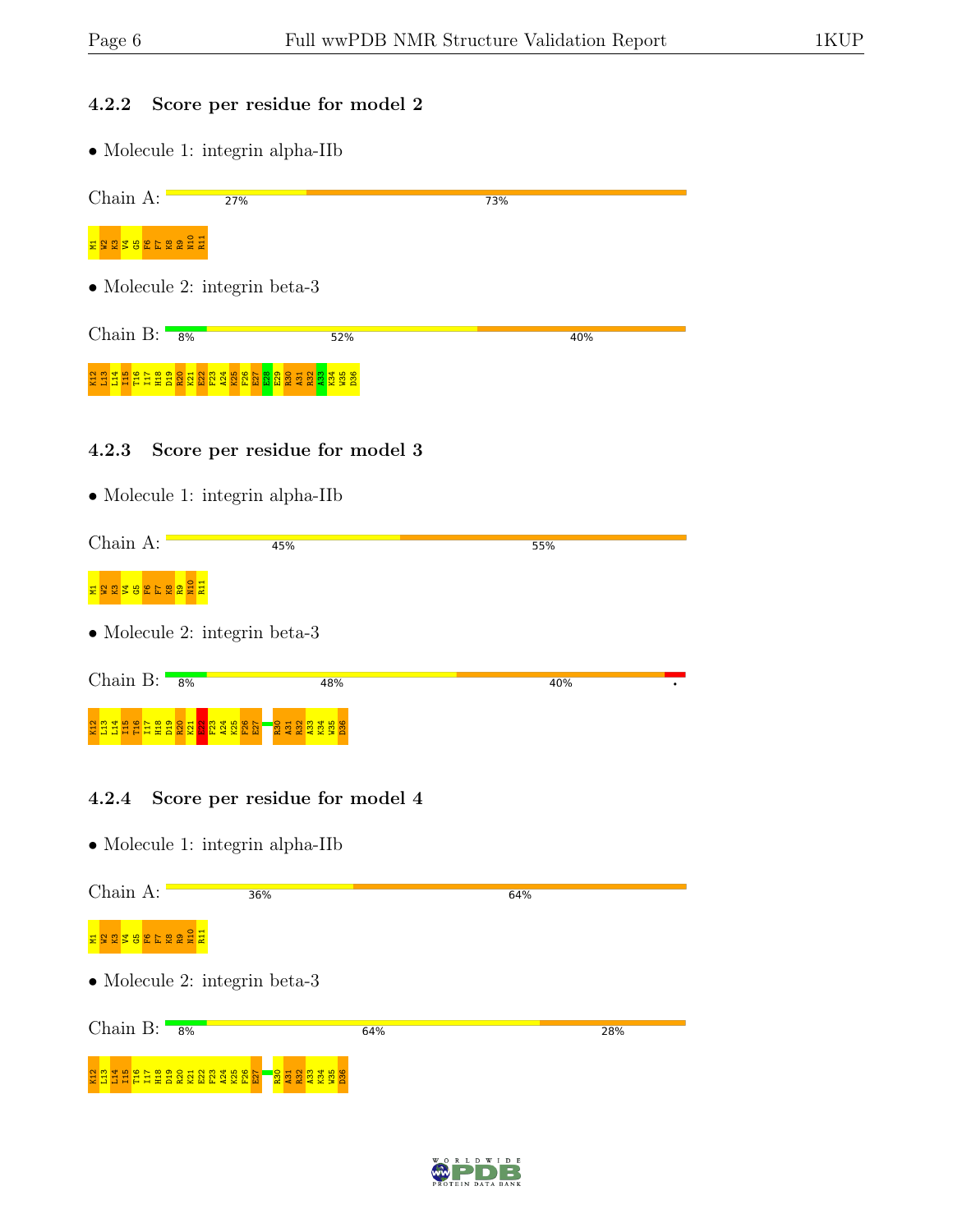#### 4.2.5 Score per residue for model 5

• Molecule 1: integrin alpha-IIb

| Chain A:          | 36%                                                                                                                   |                         | 55% | 9% |
|-------------------|-----------------------------------------------------------------------------------------------------------------------|-------------------------|-----|----|
| 382522<br>22<br>븢 | 일률                                                                                                                    |                         |     |    |
|                   | • Molecule 2: integrin beta-3                                                                                         |                         |     |    |
| Chain B:          | 12%                                                                                                                   | 48%                     | 40% |    |
|                   | <b>Galing Sandary Sandary Sandary Sandary Sandary Sandary Sandary Sandary Sandary Sandary Sandary Sandary Sandary</b> | <b>BERGER</b><br>BERGER |     |    |

#### 4.2.6 Score per residue for model 6

• Molecule 1: integrin alpha-IIb

| Chain A:                        | 9%                                                                                                             | 45% | 45% |
|---------------------------------|----------------------------------------------------------------------------------------------------------------|-----|-----|
| ESCESEE 20 2 EL                 |                                                                                                                |     |     |
|                                 | • Molecule 2: integrin beta-3                                                                                  |     |     |
| Chain $B:$                      | 12%                                                                                                            | 68% | 20% |
| 보물<br>- 휴 를 붙<br><b>HR</b><br>E | 9 <sub>2</sub><br>$\frac{1}{2}$ $\frac{1}{2}$ $\frac{1}{2}$ $\frac{1}{2}$<br>햿<br>$R$ $\Omega$<br>ಿ<br>D.<br>9 |     |     |

#### 4.2.7 Score per residue for model 7



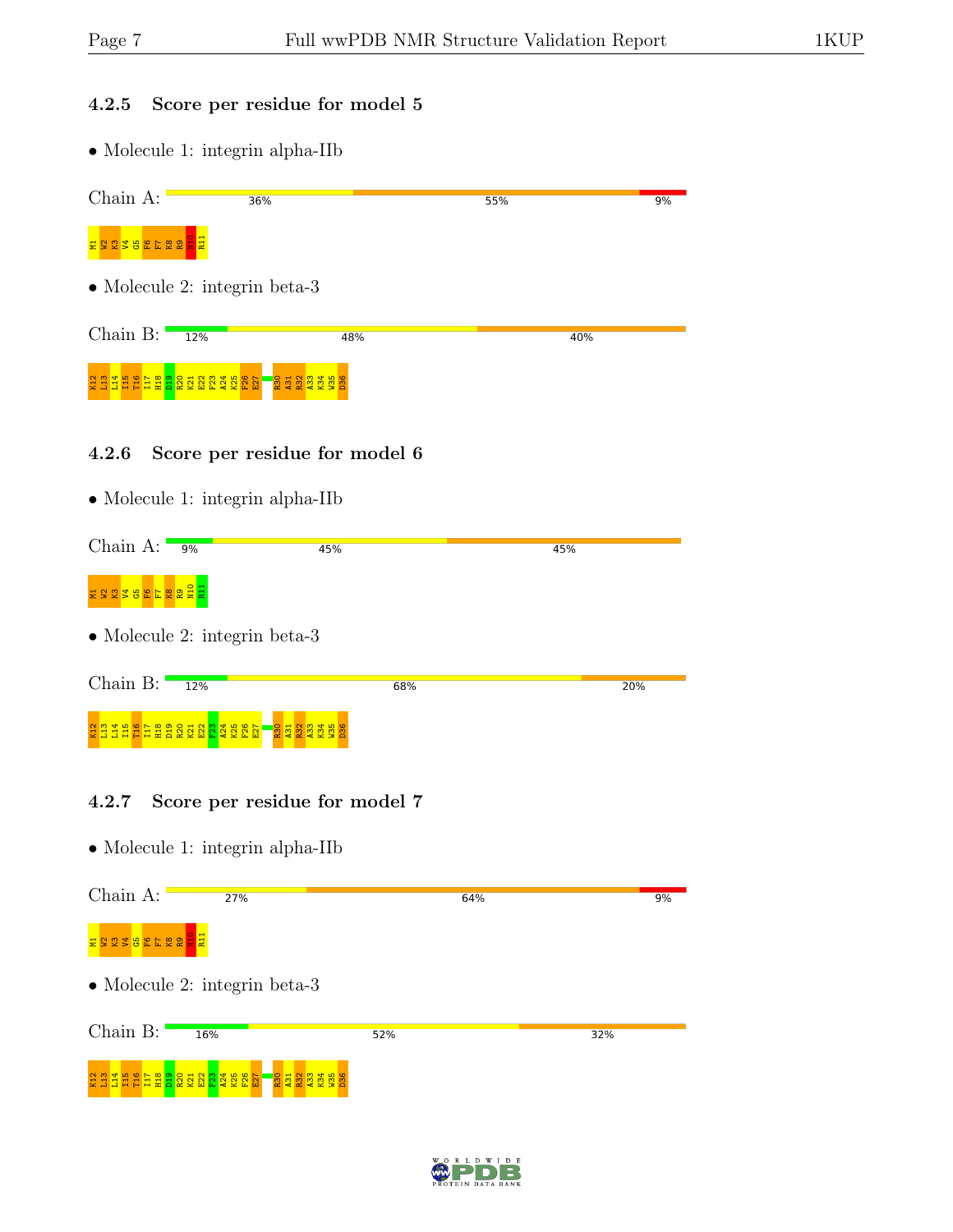### 4.2.8 Score per residue for model 8

• Molecule 1: integrin alpha-IIb

| Chain A:                                                                                                                                                                                                                       | 36%                                                                       |     | 64% |
|--------------------------------------------------------------------------------------------------------------------------------------------------------------------------------------------------------------------------------|---------------------------------------------------------------------------|-----|-----|
| <b>SEREE REEL</b>                                                                                                                                                                                                              |                                                                           |     |     |
| • Molecule 2: integrin beta-3                                                                                                                                                                                                  |                                                                           |     |     |
| Chain B:                                                                                                                                                                                                                       | 20%                                                                       | 48% | 32% |
| Control Control Control Control Control Control Control Control Control Control Control Control Control Control Control Control Control Control Control Control Control Control Control Control Control Control Control Contro | 2002345                                                                   |     |     |
| 4.2.9                                                                                                                                                                                                                          | Score per residue for model 9<br>$\bullet$ Molecule 1: integrin alpha-IIb |     |     |
| Chain A:                                                                                                                                                                                                                       | 55%                                                                       |     | 45% |
| ora<br><b>England</b>                                                                                                                                                                                                          |                                                                           |     |     |
| $\bullet$ Molecule 2: integrin beta-3                                                                                                                                                                                          |                                                                           |     |     |
| Chain B:<br>8%                                                                                                                                                                                                                 | 52%                                                                       |     | 40% |
| CEEEEEEEEEEEEEEEE                                                                                                                                                                                                              | <b>BERGER</b><br>BERGER                                                   |     |     |

#### 4.2.10 Score per residue for model 10

| Chain A:             | 36%                                                                             |     | 55% | 9%  |
|----------------------|---------------------------------------------------------------------------------|-----|-----|-----|
| ES 3 2 8 6 7 8 9 2 1 |                                                                                 |     |     |     |
|                      | • Molecule 2: integrin beta-3                                                   |     |     |     |
| Chain B:             | 12%                                                                             | 60% |     | 28% |
|                      | RELEEEEERREE ER<br><b>R31</b><br>231<br>R32<br>A <sub>33</sub><br>$\frac{1}{3}$ |     |     |     |

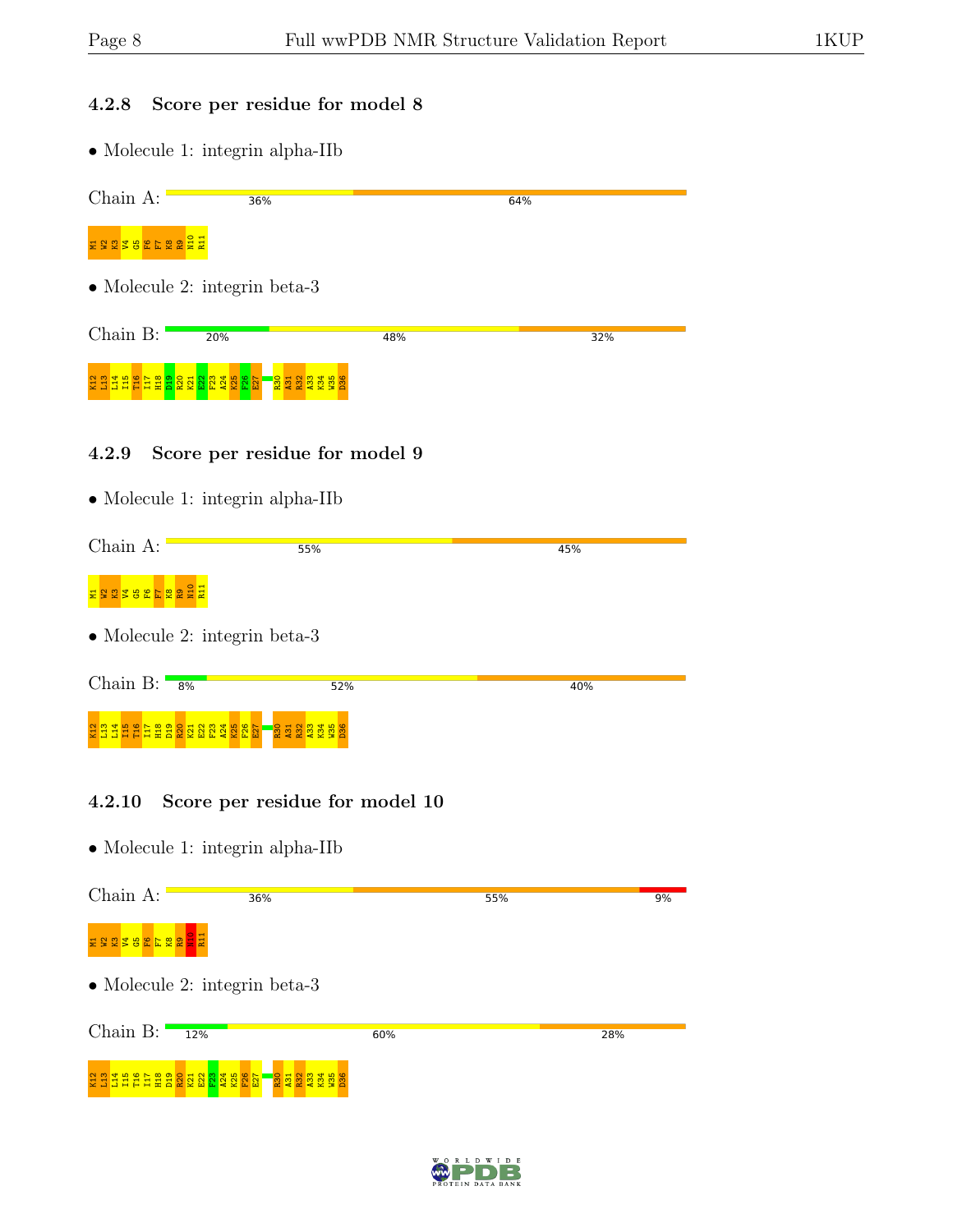#### 4.2.11 Score per residue for model 11

• Molecule 1: integrin alpha-IIb

| Chain A: $\frac{9\%}{9\%}$ | 45%                                      |     | 45%     |  |  |  |
|----------------------------|------------------------------------------|-----|---------|--|--|--|
| <b>HASTER BELLE</b>        |                                          |     |         |  |  |  |
|                            | • Molecule 2: integrin beta-3            |     |         |  |  |  |
| Chain B:                   | 12%                                      | 48% | 40%     |  |  |  |
|                            | <b>22223322</b>                          |     |         |  |  |  |
| 4.2.12                     | Score per residue for model 12           |     |         |  |  |  |
|                            | $\bullet$ Molecule 1: integrin alpha-IIb |     |         |  |  |  |
| Choin A.                   | $- - -$                                  |     | $- - -$ |  |  |  |

| Chain A: | 45%                                                            |     | 55% |  |
|----------|----------------------------------------------------------------|-----|-----|--|
|          |                                                                |     |     |  |
|          | • Molecule 2: integrin beta-3                                  |     |     |  |
|          |                                                                |     |     |  |
| Chain B: | 16%                                                            | 48% | 36% |  |
|          |                                                                |     |     |  |
|          | CONTECTES CONSIDER<br>ang <mark>18</mark> ma <mark>ra</mark> n |     |     |  |

#### 4.2.13 Score per residue for model 13

| Chain A:                                              | 45%                                 | 55% |
|-------------------------------------------------------|-------------------------------------|-----|
| ERGAREESSEE                                           |                                     |     |
| • Molecule 2: integrin beta-3                         |                                     |     |
| Chain B: $\cdot$                                      | 64%                                 | 32% |
| <b>EHEAR ERRY ERRY EN BARBARY</b><br>$\frac{14}{115}$ | $\frac{8}{36}$<br><b>K34</b><br>M35 |     |

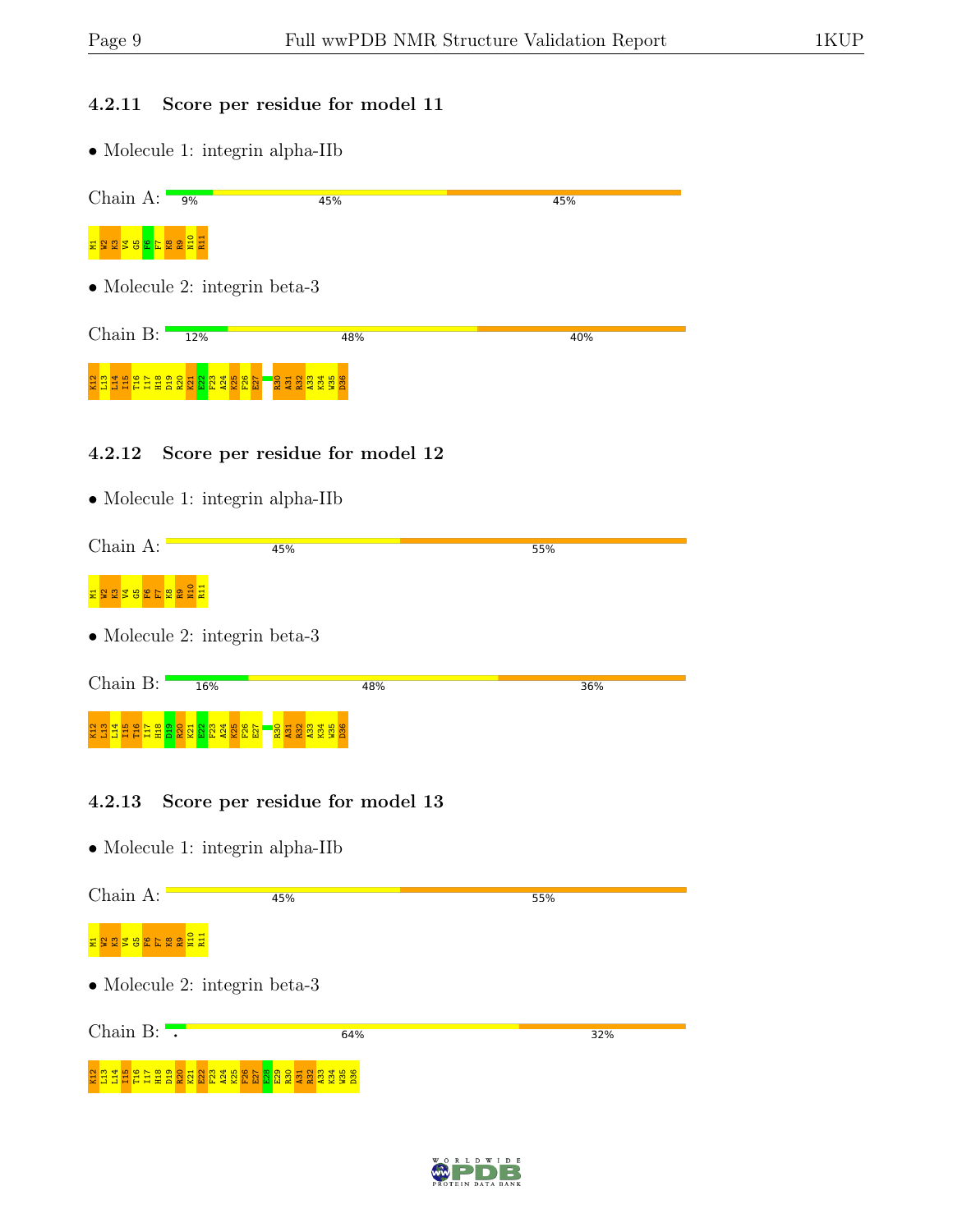#### 4.2.14 Score per residue for model 14

• Molecule 1: integrin alpha-IIb

| Chain A:                     | 55%                                   |     | 45% |
|------------------------------|---------------------------------------|-----|-----|
| ESZZBEFZZEZ                  |                                       |     |     |
|                              | $\bullet$ Molecule 2: integrin beta-3 |     |     |
| Chain B:                     | 16%                                   | 48% | 36% |
| <b>EREEFEREERE EN EREEFE</b> | <b>2222222</b><br>22222               |     |     |

#### 4.2.15 Score per residue for model 15 (medoid)

• Molecule 1: integrin alpha-IIb

| Chain A:               | 27%                             | 64% |     | 9% |
|------------------------|---------------------------------|-----|-----|----|
| ESTREE SA              |                                 |     |     |    |
|                        | • Molecule 2: integrin beta-3   |     |     |    |
| Chain $B:$<br>12%      |                                 | 56% | 28% |    |
| <u>효명 사용 등 등 등 중 중</u> | <b>238827</b><br><b>REE REE</b> |     |     |    |

#### 4.2.16 Score per residue for model 16



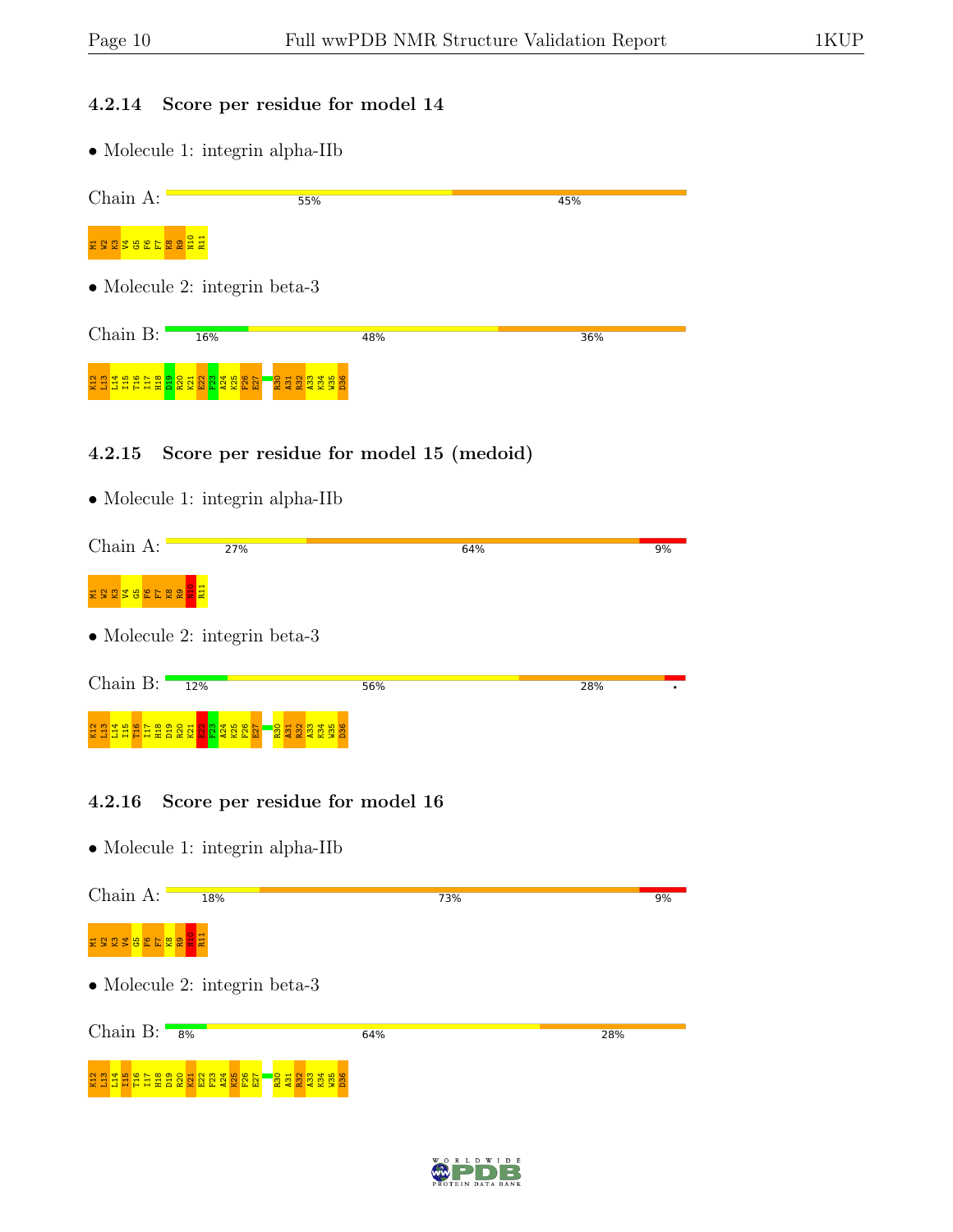#### 4.2.17 Score per residue for model 17

• Molecule 1: integrin alpha-IIb

| Chain A:                 | 55%                                   | 45% |
|--------------------------|---------------------------------------|-----|
| ERSTBEL ERREE            |                                       |     |
|                          | $\bullet$ Molecule 2: integrin beta-3 |     |
| Chain $B:$               | 8%<br>48%                             | 44% |
|                          |                                       |     |
| <b>GREEFIESS SGREESE</b> | <b>RERESE</b>                         |     |
|                          |                                       |     |

#### 4.2.18 Score per residue for model 18

• Molecule 1: integrin alpha-IIb

| Chain A:         | 36%                                                                                                                                                                                                                          | 64% |
|------------------|------------------------------------------------------------------------------------------------------------------------------------------------------------------------------------------------------------------------------|-----|
| ESEPEFEREE       |                                                                                                                                                                                                                              |     |
|                  | • Molecule 2: integrin beta-3                                                                                                                                                                                                |     |
| Chain $B:$<br>8% | 44%                                                                                                                                                                                                                          | 48% |
|                  | $23.3$ The stage stage stage stage stage stage stage stage stage stage stage stage stage stage stage stage stage stage stage stage stage stage stage stage stage stage stage stage stage stage stage stage stage stage stage |     |

#### 4.2.19 Score per residue for model 19

| Chain A:      | 36%                           |                                                 | 64% |  |
|---------------|-------------------------------|-------------------------------------------------|-----|--|
| EBBEERBEER    |                               |                                                 |     |  |
|               | • Molecule 2: integrin beta-3 |                                                 |     |  |
| Chain $B:$    | 12%                           | 40%                                             | 44% |  |
| $\frac{1}{2}$ | <b>EEEEERR RRAKEE</b>         | <b>R30</b><br>A31<br><b>R32</b><br>$\mathbb{E}$ |     |  |

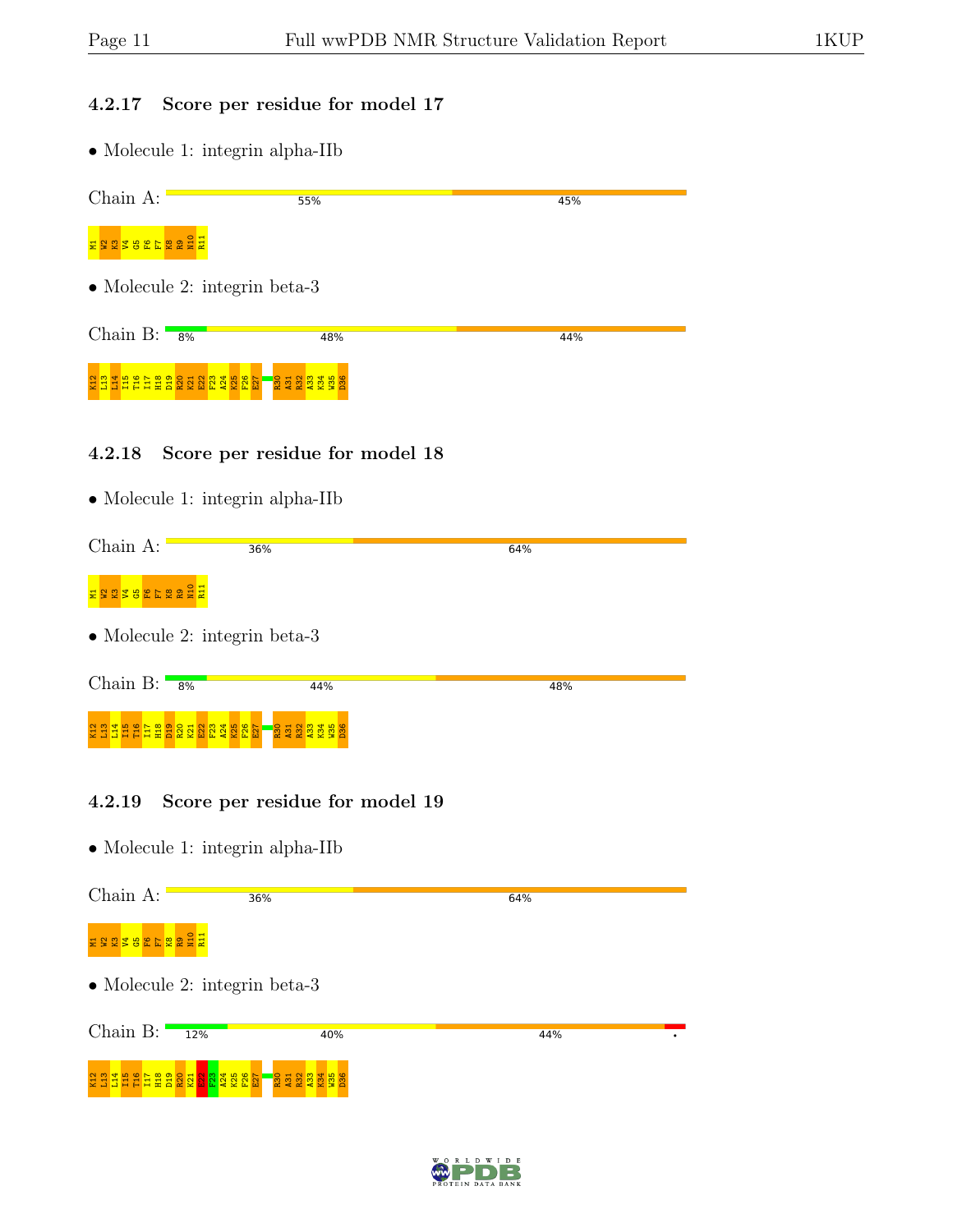#### 4.2.20 Score per residue for model 20

| Chain A:        | 36%                                   |                          | 64% |  |
|-----------------|---------------------------------------|--------------------------|-----|--|
| ESESSELESSE     |                                       |                          |     |  |
|                 | $\bullet$ Molecule 2: integrin beta-3 |                          |     |  |
| Chain B:        | 16%                                   | 40%                      | 44% |  |
| sa a a sa sa sa | 모 있<br>호<br>2<br>- 읿 C 잋 앛            | R30<br>A31<br>R32<br>A33 |     |  |

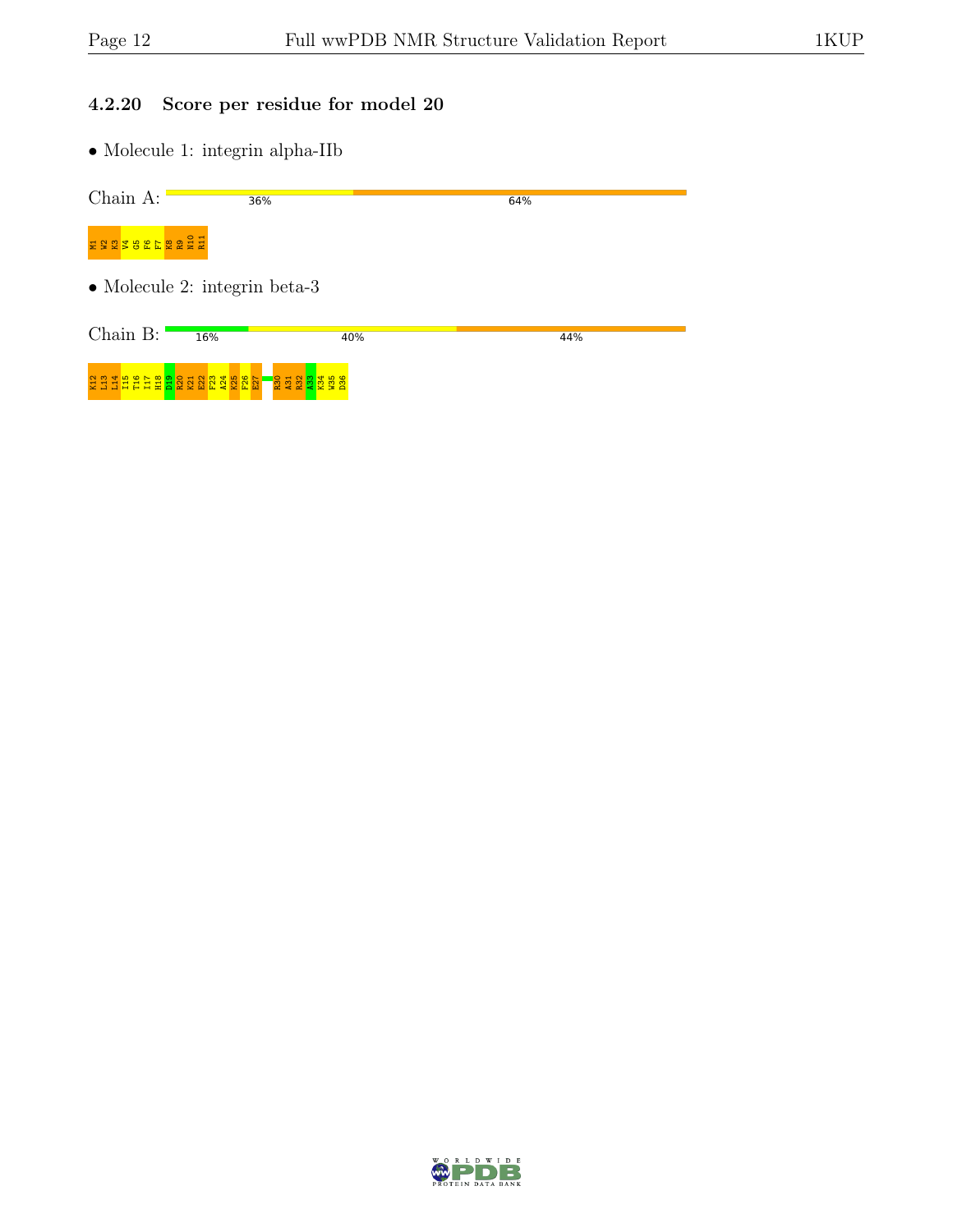## 5 Refinement protocol and experimental data overview  $(i)$

The models were refined using the following method: *simulated annealing, molecular dynamics,* matrix relaxation, torsion angle dynamics.

Of the 100 calculated structures, 20 were deposited, based on the following criterion: structures with acceptable covalent geometry, structures with the least restraint violations, structures with the lowest energy.

The following table shows the software used for structure solution, optimisation and refinement.

| Software name   Classification   Version |            |  |  |
|------------------------------------------|------------|--|--|
|                                          | refinement |  |  |
| ARIA                                     | refinement |  |  |

No chemical shift data was provided.

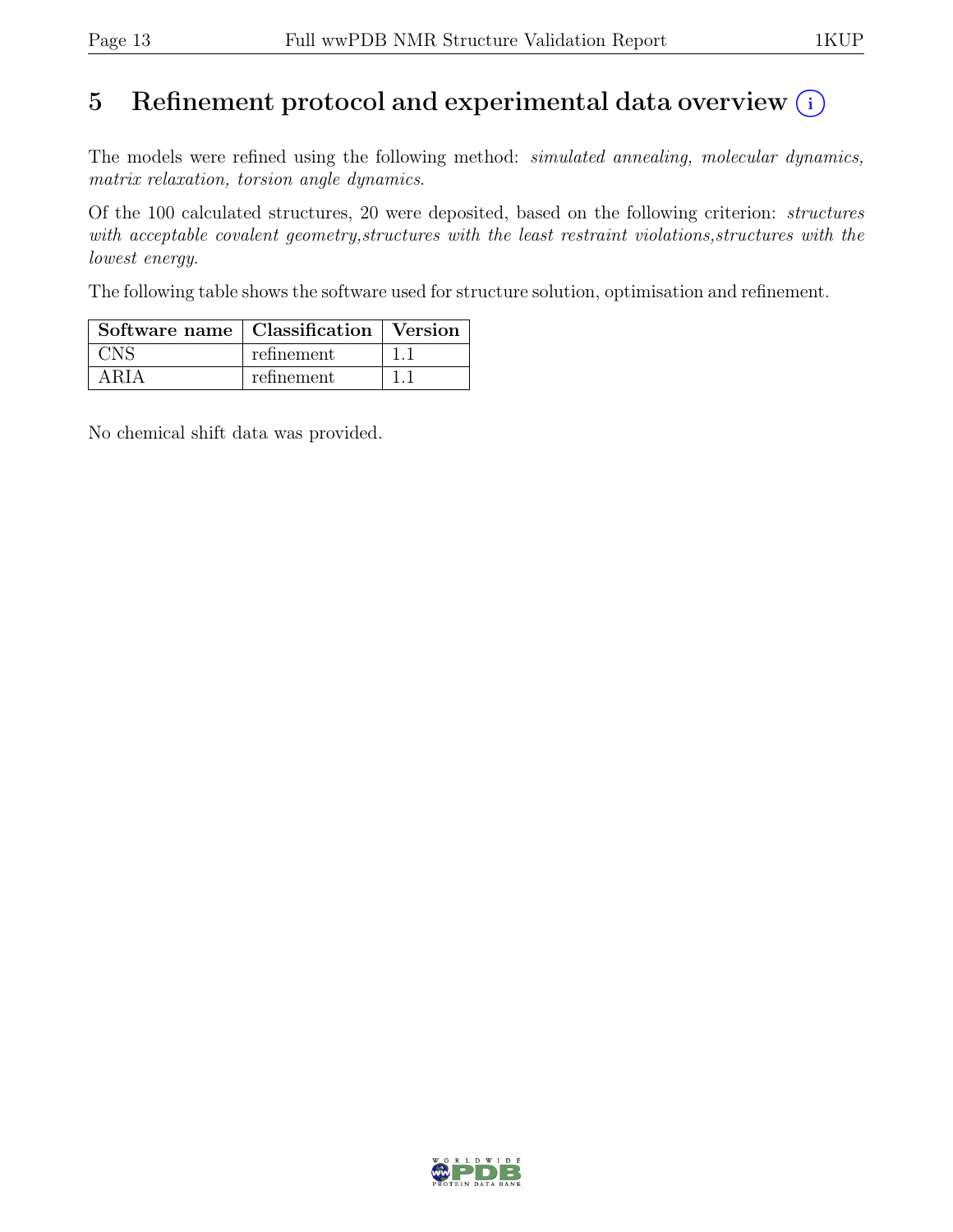## 6 Model quality  $(i)$

## 6.1 Standard geometry  $(i)$

There are no covalent bond-length or bond-angle outliers.

There are no bond-length outliers.

There are no bond-angle outliers.

There are no chirality outliers.

There are no planarity outliers.

## 6.2 Too-close contacts  $(i)$

In the following table, the Non-H and H(model) columns list the number of non-hydrogen atoms and hydrogen atoms in each chain respectively. The H(added) column lists the number of hydrogen atoms added and optimized by MolProbity. The Clashes column lists the number of clashes averaged over the ensemble.

| Mol |      | Chain   Non-H   $H(model)$   $H(added)$   Clashes |      |      |
|-----|------|---------------------------------------------------|------|------|
|     | 104  | 109                                               | 109  | 14+2 |
|     | 222  | 227                                               | 223  |      |
|     | 6520 | 6720                                              | 6640 | 656  |

The all-atom clashscore is defined as the number of clashes found per 1000 atoms (including hydrogen atoms). The all-atom clashscore for this structure is 50.

All unique clashes are listed below, sorted by their clash magnitude.

| $\rm{Atom}\textrm{-}1$ | $\rm{Atom}\text{-}2$ | $Clash(\AA)$ | Distance(A) | Models                      |                |
|------------------------|----------------------|--------------|-------------|-----------------------------|----------------|
|                        |                      |              |             | Worst                       | Total          |
| 2:B:24:ALA:HA          | 2:B:27:GLU:HB2       | 0.79         | 1.55        | 9                           | 20             |
| 2:B:33:ALA:HA          | 2:B:36:ASP:HB2       | 0.75         | 1.58        | 10                          | 18             |
| 1:A:4:VAL:HG23         | 1: A:8: LYS: HB3     | 0.72         | 1.60        | 10                          | 19             |
| 1:A:7:PHE:HB3          | 2: B:16: THR: HG23   | 0.71         | 1.62        | 13                          | 15             |
| 2:B:31:ALA:HA          | 2:B:34:LYS:HE3       | 0.70         | 1.61        | 15                          | 4              |
| 1: A:3: LYS: HD3       | 1: A:3: LYS:H        | 0.68         | 1.49        | 6                           | 20             |
| 2: B: 18: HIS: HA      | 2: B:21: LYS: HE2    | 0.67         | 1.66        | 13                          | $\overline{2}$ |
| 2: B: 18: HIS: O       | 2: B:21: LYS: HB3    | 0.64         | 1.91        | 12                          | 15             |
| 1: A:6: PHE:O          | 1:A:10:ASN:HB2       | 0.64         | 1.92        | 4                           | 15             |
| 2: B: 32: ARG: O       | 2:B:32:ARG:HD2       | 0.62         | 1.95        | 13                          | 20             |
| 1: A:3: LYS: HD3       | 1: A:3: LYS:N        | 0.61         | 2.10        | 6                           | 20             |
| 2: B: 12: LYS: O       | 2: B: 16: THR: HB    | 0.61         | 1.95        | $\mathcal{D}_{\mathcal{L}}$ | 20             |
| 2:B:27:GLU:HA          | 2:B:31:ALA:HB3       | 0.60         | 1.73        | 14                          | 7              |

Continued on next page...

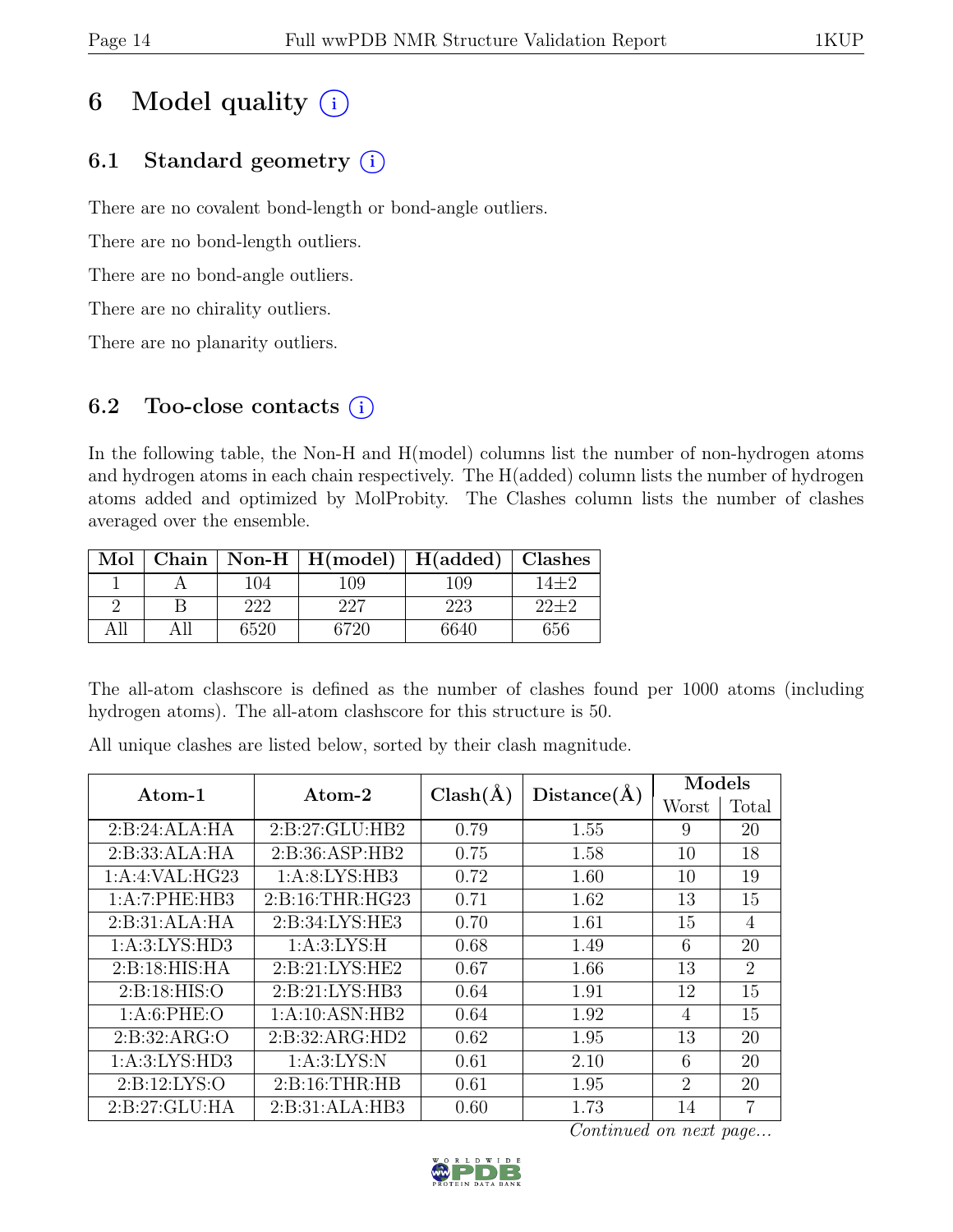| Continuea from previous page       |                    |              |             | $\text{Models}$  |                  |
|------------------------------------|--------------------|--------------|-------------|------------------|------------------|
| Atom-1                             | Atom-2             | $Clash(\AA)$ | Distance(A) | Worst            | Total            |
| 2:B:30:ARG:HG3                     | 2:B:31:ALA:N       | 0.60         | 2.11        | 6                | 6                |
| 2:B:16:THR:HG22                    | 2:B:17:ILE:N       | 0.59         | 2.11        | 12               | 16               |
| 2: B: 17: ILE: O                   | 2:B:20:ARG:HG2     | 0.59         | 1.98        | 18               | $\boldsymbol{3}$ |
| 1: A:3: LYS: HE3                   | 2:B:20:ARG:NH2     | 0.58         | 2.13        | $6\phantom{.}6$  | $\overline{1}$   |
| 1:A:7:PHE:O                        | 2: B:16:THR:HA     | 0.57         | 2.00        | 20               | $\overline{2}$   |
| 2:B:23:PHE:HA                      | 2: B: 25: LYS: HD3 | 0.56         | 1.76        | 17               | $\overline{8}$   |
| 1:A:4:VAL:HB                       | 2: B:16: THR: HG21 | 0.56         | 1.78        | 16               | 15               |
| 2:B:20:ARG:HA                      | 2:B:24:ALA:HB3     | 0.54         | 1.78        | $\boldsymbol{9}$ | $8\,$            |
| 1: A:8: LYS: CG                    | 1: A:9: ARG:HG3    | 0.54         | 2.32        | 20               | $\overline{9}$   |
| 1: A:4: VAL:O                      | 1: A:8: LYS: HD3   | 0.54         | 2.02        | $\overline{5}$   | 15               |
| 1: A:8: LYS: HG3                   | 1: A:9: ARG:HG3    | 0.54         | 1.80        | 20               | $\overline{3}$   |
| 2: B: 18: HIS: O<br>2:B:21:LYS:HB2 |                    | 0.53         | 2.02        | $\overline{4}$   | $\overline{5}$   |
| 2:B:30:ARG:HG3                     | 2:B:34:LYS:HE3     | 0.53         | 1.79        | 13               | $\mathbf{1}$     |
| 1:A:7:PHE:CB                       | 2:B:16:THR:HG23    | 0.53         | 2.33        | $\overline{5}$   | 14               |
| 1: A:3: LYS: HB2                   | 1:A:7:PHE:CD1      | 0.53         | 2.39        | 10               | 9                |
| 2:B:27:GLU:CD                      | 2:B:35:TRP:HE1     | 0.52         | 2.07        | $\mathbf 5$      | 20               |
| 2:B:32:ARG:HD2                     | 2:B:32:ARG:C       | 0.52         | $2.25\,$    | 15               | 20               |
| 2:B:30:ARG:HG2                     | 2:B:31:ALA:N       | 0.52         | 2.19        | $\overline{5}$   | $\overline{7}$   |
| 2:B:19:ASP:HB3<br>1:A:11:ARG:O     |                    | 0.51         | 2.04        | 16               | $\overline{2}$   |
| 1:A:4:VAL:                         | 1: A:5: GLY: C     | 0.51         | 2.49        | 10               | 20               |
| 2: B: 19: ASP: C                   | 2:B:21:LYS:H       | 0.50         | 2.10        | 18               | $\overline{1}$   |
| 1: A:3: LYS: HE3                   | 2:B:20:ARG:HH21    | 0.50         | 1.67        | 6                | $\mathbf{1}$     |
| 2:B:34:LYS:HB2                     | 2:B:35:TRP:CE3     | 0.49         | 2.42        | $\mathbf{1}$     | $\overline{7}$   |
| 2: B: 15: ILE: O                   | 2:B:15:ILE:HD12    | 0.49         | 2.07        | 9                | $\overline{4}$   |
| 2: B:18: HIS:O<br>2:B:18:HIS:ND1   |                    | 0.49         | 2.45        | 12               | $\overline{4}$   |
| 2:B:20:ARG:HA                      | 2:B:24:ALA:CB      | 0.49         | 2.38        | 17               | $\overline{2}$   |
| 2:B:12:LYS:HD2                     | 2:B:13:LEU:N       | 0.49         | 2.22        | $\overline{2}$   | $9\phantom{.0}$  |
| 1: A:8: LYS: HG2                   | 1: A:9: ARG: N     | 0.48         | 2.23        | $\overline{9}$   | $\overline{3}$   |
| 2:B:15:ILE:HD13                    | 2:B:19:ASP:HB2     | 0.48         | 1.83        | 2                | $\mathbf{1}$     |
| 1: A:5: GLY:O                      | 1:A:9:ARG:HD3      | 0.48         | 2.08        | 13               | $9\phantom{.0}$  |
| 1: A:8: LYS: HE3                   | 1: A:9: ARG: NH1   | 0.48         | 2.22        | 8                | $\mathbf{1}$     |
| 2:B:19:ASP:O                       | 2:B:22:GLU:HG3     | 0.48         | 2.08        | 19               | $6\phantom{.}$   |
| 2:B:24:ALA:HA                      | 2: B:27: GLU:CB    | 0.48         | 2.36        | 8                | $\overline{2}$   |
| 1:A:11:ARG:NH2                     | 2:B:20:ARG:HB3     | 0.48         | 2.24        | 20               | $\mathbf{1}$     |
| 1:A:2:TRP:CE3                      | 1: A:3: LYS: HD3   | 0.47         | 2.44        | $\mathbf{1}$     | 20               |
| 2:B:27:GLU:CA                      | 2:B:31:ALA:HB3     | 0.47         | 2.38        | 14               | $\overline{5}$   |
| 2: B:30: ARG:HG2                   | 2:B:34:LYS:HE2     | 0.47         | 1.86        | $\mathbf{1}$     | $\mathbf{1}$     |
| 2:B:12:LYS:HD2                     | 2:B:13:LEU:H       | 0.47         | 1.69        | $\overline{2}$   | $\overline{2}$   |
| 1:A:2:TRP:HZ3                      | 2:B:16:THR:HG21    | 0.47         | 1.70        | 11               | $\overline{3}$   |
| 2:B:30:ARG:O                       | 2:B:34:LYS:HE3     | 0.47         | 2.09        | 11               | $\overline{1}$   |
| 2:B:18:HIS:HA                      | 2:B:21:LYS:HB3     | 0.47         | 1.85        | 16               | $\mathbf{1}$     |

Continued from previous page.

Continued on next page...

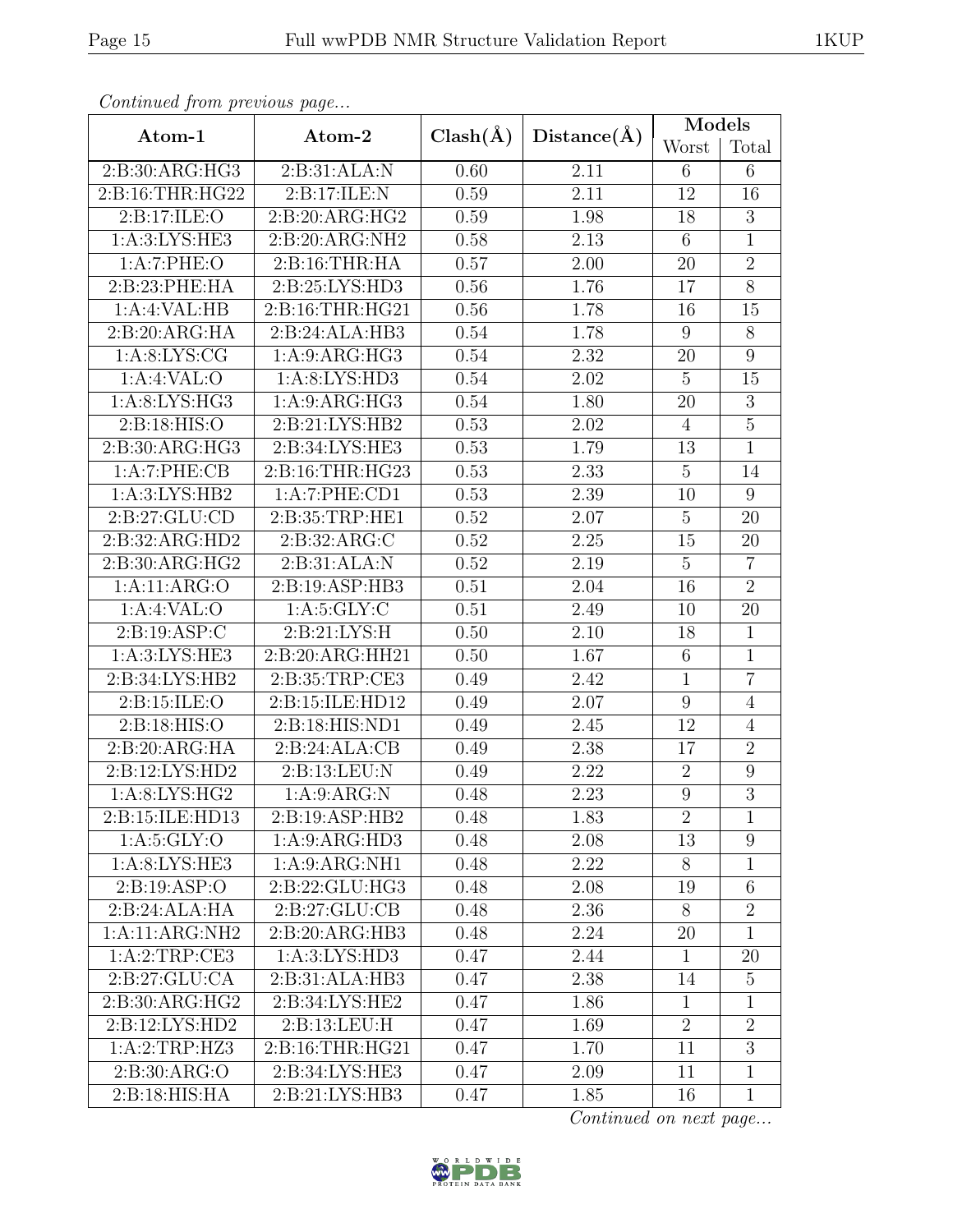| ×<br>۰. |
|---------|
|---------|

| Continuea from previous page      |                    |              |                   | $\text{Models}$ |                |
|-----------------------------------|--------------------|--------------|-------------------|-----------------|----------------|
| Atom-1                            | Atom-2             | $Clash(\AA)$ | Distance(A)       | Worst           | Total          |
| 2: B: 32: ARG: C                  | 2:B:34:LYS:N       | 0.47         | 2.68              | 10              | 20             |
| 2: B:27: GLU:HG2                  | 2:B:31:ALA:CB      | 0.47         | 2.40              | $8\,$           | $\overline{2}$ |
| 2: B: 19: ASP: O                  | 2:B:24:ALA:HB2     | 0.47         | 2.10              | 18              | $\overline{7}$ |
| 1:A:4:VAL:HG23                    | 2: B: 16: THR: OG1 | 0.47         | 2.10              | 16              | $\overline{2}$ |
| 2:B:13:LEU:HA                     | 2:B:17:ILE:CG2     | 0.47         | 2.40              | 18              | $\overline{5}$ |
| 2: B:27: GLU:O                    | 2:B:32:ARG:HB2     | 0.46         | 2.10              | 15              | 10             |
| 1:A:1:MET:HE3                     | 1: A:5: GLY: H     | 0.46         | 1.70              | 20              | $\overline{5}$ |
| 2:B:17:ILE:HG23                   | 2:B:18:HIS:N       | 0.46         | 2.26              | $\overline{7}$  | 17             |
| 1: A:8: LYS: HE3                  | 1:A:9:ARG:HH11     | 0.46         | 1.71              | $8\,$           | $\mathbf{1}$   |
| 2:B:27:GLU:N                      | 2:B:31:ALA:HB3     | 0.46         | 2.26              | $\overline{2}$  | $\overline{4}$ |
| 2:B:15:ILE:HG23                   | 2: B: 16: THR: H   |              | 1.70              | $\overline{3}$  | $\overline{3}$ |
| 1: A:3: LYS: HG3<br>1:A:7:PHE:CD2 |                    | 0.45         | 2.46              | $\overline{4}$  | $\overline{5}$ |
| 1:A:7:PHE:CD2                     | 1:A:11:ARG:HB3     |              | 2.47              | 20              | $\mathbf{1}$   |
| 2: B:30: ARG:O                    | 2:B:32:ARG:N       | 0.45         | 2.50              | 8               | $\overline{3}$ |
| 1: A:8: LYS:O                     | 2:B:15:ILE:HG13    | 0.45         | 2.10              | 16              | $\mathbf{1}$   |
| 2: B:16: THR: CG2                 | 2:Bi17:ILE:N       | 0.45         | 2.79              | 12              | 6              |
| 1:A:2:TRP:HB2                     | 1: A:3: LYS: HD3   | 0.45         | 1.89              | 10              | 15             |
| 1: A:3: LYS:C                     | 1:A:7:PHE:HB2      | 0.45         | 2.31              | $\overline{4}$  | $6\phantom{.}$ |
| 2:B:31:ALA:HB2<br>2:B:26:PHE:HD1  |                    | 0.45         | 1.72              | 14              | $\overline{2}$ |
| 2: B: 18: HIS: HA                 | 2:B:21:LYS:HD2     | 0.45         | 1.89              | 14              | $\mathbf{1}$   |
| 2:B:26:PHE:CE2                    | 2:B:31:ALA:HB2     | 0.44         | 2.48              | $\overline{4}$  | $\overline{1}$ |
| 2: B:30: ARG: C                   | 2:B:32:ARG:H       | 0.44         | 2.16              | 11              | 11             |
| 2: B:30: ARG:C                    | 2:B:32:ARG:N       | 0.44         | 2.70              | $\overline{8}$  | $\overline{3}$ |
| 1:A:7:PHE:HE2                     | 1:A:11:ARG:NH2     | 0.44         | 2.10              | 11              | $\mathbf{1}$   |
| 2: B: 14: LEU: C                  | 2:B:18:HIS:HB3     | 0.44         | $\overline{2.33}$ | 20              | $\overline{3}$ |
| 2:B:26:PHE:C                      | 2:B:31:ALA:HB3     | 0.44         | 2.32              | 10              | $\overline{2}$ |
| 1: A:6: PHE: HA                   | 1:A:9:ARG:HD3      | 0.44         | 1.89              | 12              | $\overline{4}$ |
| 2:B:17:ILE:O                      | 2:B:20:ARG:HG3     | 0.44         | 2.13              | $\overline{3}$  | $\overline{1}$ |
| 2:B:18:HIS:ND1                    | 2: B:18: HIS: C    | 0.44         | 2.72              | $\overline{2}$  | $\overline{2}$ |
| 2:B:31:ALA:C                      | 2:B:34:LYS:HG3     | 0.43         | 2.34              | 10              | $\overline{2}$ |
| 1: A:8: LYS:O                     | 2: B:15: ILE: HG12 | 0.43         | 2.13              | $\overline{5}$  | $\mathbf{1}$   |
| 1:A:1:MET:HE2                     | 1:A:4:VAL:HG13     | 0.43         | 1.91              | 16              | $\mathbf{1}$   |
| 2:B:13:LEU:HG                     | 2:B:17:ILE:HG21    | 0.43         | 1.89              | $\overline{7}$  | $\mathbf{1}$   |
| 2:B:27:GLU:HG2                    | 2:B:31:ALA:O       | 0.43         | 2.13              | $\overline{2}$  | $\overline{5}$ |
| 1: A:3: LYS: N                    | 1: A:3: LYS: CD    | 0.43         | 2.82              | 10              | $\overline{4}$ |
| 1:A:4:VAL:HA                      | 1:A:7:PHE:HB2      | 0.42         | 1.91              | 8               | 3              |
| 1:A:4:VAL:HA                      | 2:B:16:THR:OG1     | 0.42         | 2.15              | 17              | $\mathbf{1}$   |
| 1: A:8: LYS: N                    | 2:B:16:THR:OG1     | 0.42         | $2.52\,$          | 10              | $\overline{2}$ |
| 1: A:1: MET:HE2                   | 1:A:4:VAL:CG1      | 0.42         | 2.45              | 16              | 3              |
| 2:B:20:ARG:H                      | 2:B:20:ARG:HG3     | 0.42         | 1.46              | 10              | $\overline{2}$ |
| 1:A:8:LYS:HD2<br>1:A:4:VAL:O      |                    | 0.42         | 2.15              | 20              | $\mathbf{1}$   |

Continued from previous page.

Continued on next page...

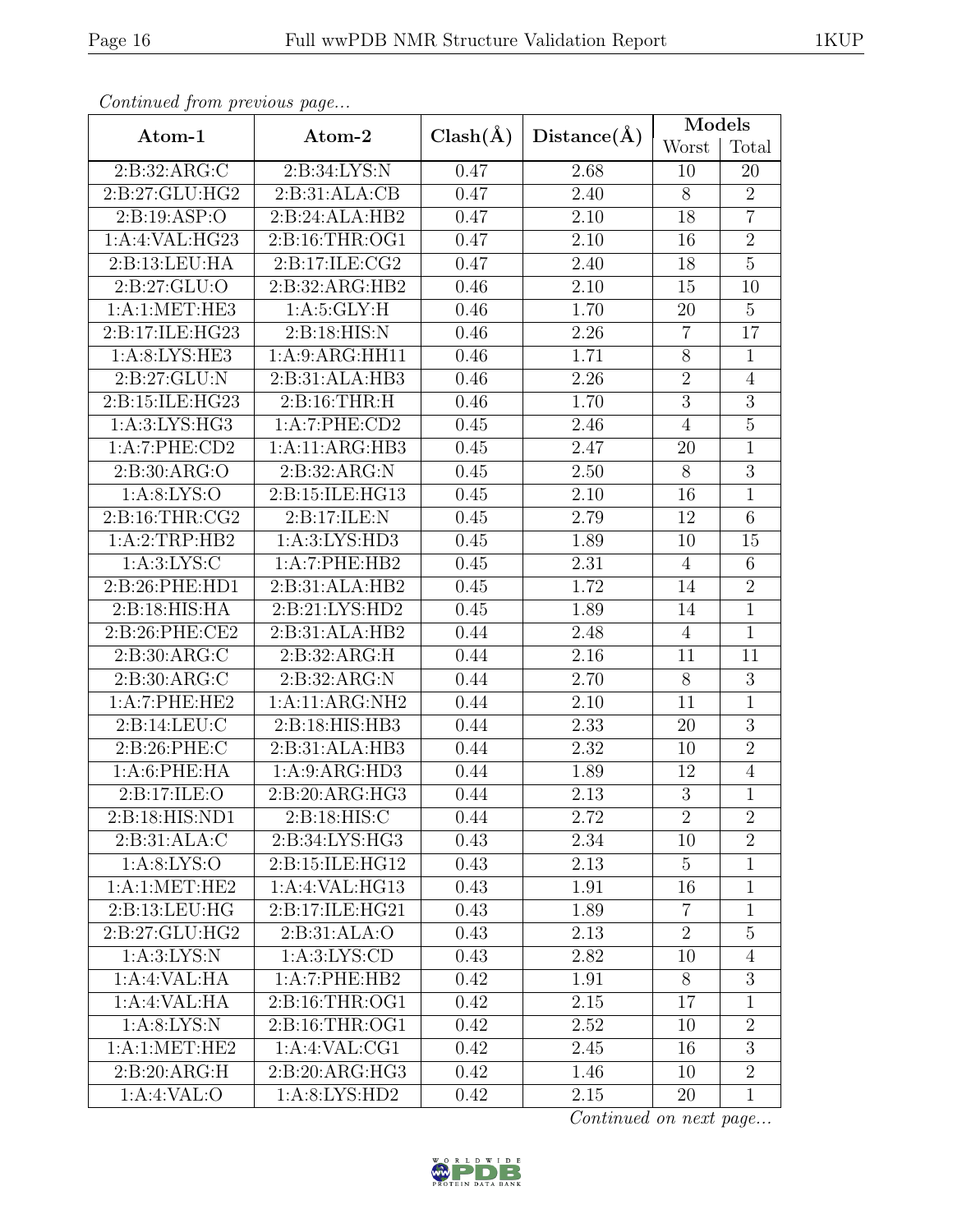| Continued from previous page |                    |              |             |                |                |  |
|------------------------------|--------------------|--------------|-------------|----------------|----------------|--|
| Atom-1                       | Atom-2             | $Clash(\AA)$ | Distance(A) | Models         |                |  |
|                              |                    |              | Worst       | Total          |                |  |
| 2: B:23: PHE:HD1             | 2: B:25: LYS:HD3   | 0.42         | 1.74        | 20             |                |  |
| 2: B:27: GLU: HG2            | 2:B:31:ALA:HB3     | 0.42         | 1.91        | 8              | 1              |  |
| 2: B: 12: LYS: C             | 2:B:14:LEU:H       | 0.42         | 2.18        | 4              | 1              |  |
| 1: A:6: PHE:O                | 1: A:9: ARG:HG2    | 0.42         | 2.15        | $\overline{2}$ | 1              |  |
| 1:A:4:VAL:CG2                | 2: B: 12: LYS: HB2 | 0.41         | 2.45        | 6              | $\overline{2}$ |  |
| 1:A:2:TRP:CE3                | 1: A:3: LYS: HE2   | 0.41         | 2.50        | 6              |                |  |
| 2:B:23:PHE:HB3               | 2: B:26: PHE:CE1   | 0.41         | 2.51        | 3              |                |  |
| 2: B: 15: ILE: O             | 2:B:19:ASP:HB2     | 0.41         | 2.16        | 11             |                |  |
| 2: B: 15: ILE: CG2           | 2: B:16:THR:N      | 0.41         | 2.84        | 4              | 3              |  |
| 2: B:26: PHE: CZ             | 2:B:31:ALA:HB2     | 0.41         | 2.51        | 4              |                |  |

2:B:31:ALA:C | 2:B:34:LYS:HG2 | 0.41 | 2.36 | 4 | 2 1:A:11:ARG:NH2 2:B:20:ARG:HG2 0.41 2.31 10 1 1:A:7:PHE:C 2:B:16:THR:HA 0.41 2.36 11 1 2:B:35:TRP:CD2 2:B:35:TRP:N 0.40 2.89 1 3 2:B:32:ARG:O | 2:B:34:LYS:N | 0.40 | 2.55 | 6 | 1 2:B:26:PHE:O | 2:B:31:ALA:N | 0.40 | 2.54 | 13 | 1 2:B:18:HIS:O | 2:B:22:GLU:HG2 | 0.40 | 2.17 | 17 | 1

## 6.3 Torsion angles (i)

#### 6.3.1 Protein backbone  $(i)$

In the following table, the Percentiles column shows the percent Ramachandran outliers of the chain as a percentile score with respect to all PDB entries followed by that with respect to all NMR entries. The Analysed column shows the number of residues for which the backbone conformation was analysed and the total number of residues.

| Mol | Chain | Analysed       | Favoured           | Allowed                            | Outliers         | Percentiles                    |
|-----|-------|----------------|--------------------|------------------------------------|------------------|--------------------------------|
|     |       | $9/11(82\%)$   | $5\pm1(51\pm7\%)$  | $4\pm0$ (43 $\pm5\%$ )             | $1\pm0(7\pm5\%)$ | $\vert 2 \vert \vert 18 \vert$ |
|     |       | $23/25$ (92\%) | $15\pm1(65\pm5\%)$ | $6\pm2(26\pm7\%)$ $2\pm1(9\pm3\%)$ |                  | $\vert$ 11                     |
| All | All   | 640/720(89%)   | 388 (61\%)         | 198 $(31\%)$                       | 54 (8%)          | $\parallel$ 13                 |

All 4 unique Ramachandran outliers are listed below. They are sorted by the frequency of occurrence in the ensemble.

| $Mol$   Chain |    |            | Res   Type   Models (Total) |
|---------------|----|------------|-----------------------------|
|               | 31 | ALA        |                             |
|               | 22 | <b>GLU</b> |                             |
|               | 10 | <b>ASN</b> | 19                          |
|               | 16 | THR        |                             |

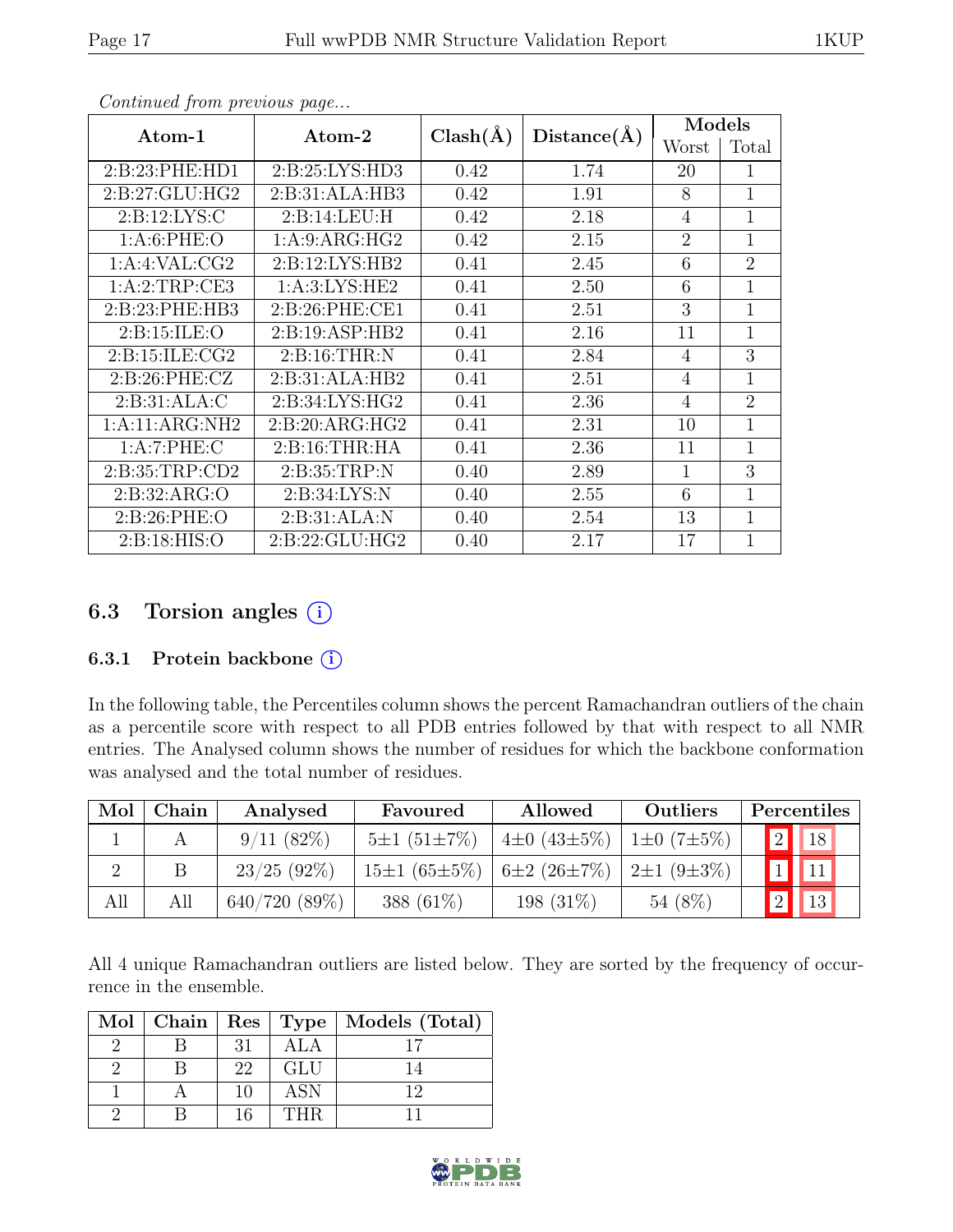#### 6.3.2 Protein sidechains  $(i)$

In the following table, the Percentiles column shows the percent sidechain outliers of the chain as a percentile score with respect to all PDB entries followed by that with respect to all NMR entries. The Analysed column shows the number of residues for which the sidechain conformation was analysed and the total number of residues.

| Mol | Chain | Analysed          | Rotameric                                          | <b>Outliers</b> | Percentiles               |
|-----|-------|-------------------|----------------------------------------------------|-----------------|---------------------------|
|     |       | $10/10$ (100%)    | $2\pm1$ (20 $\pm10\%$ )   8 $\pm1$ (81 $\pm10\%$ ) |                 | $\boxed{0}$ $\boxed{0}$   |
|     | B     | $22/22$ (100%)    | $11\pm1$ (48 $\pm6\%$ )   11 $\pm1$ (52 $\pm6\%$ ) |                 | $\boxed{0}$ $\boxed{1}$   |
| All | All   | $640/640 (100\%)$ | 252(39%)                                           | 388 $(61\%)$    | $\sqrt{0}$<br>$\boxed{0}$ |

All 27 unique residues with a non-rotameric sidechain are listed below. They are sorted by the frequency of occurrence in the ensemble.

| Mol            | Chain                   | Res              | <b>Type</b>             | Models (Total)  |
|----------------|-------------------------|------------------|-------------------------|-----------------|
| $\overline{1}$ | $\overline{A}$          | $\mathbf{1}$     | MET                     | 20              |
| $\overline{1}$ | A                       | $\overline{2}$   | <b>TRP</b>              | $\overline{20}$ |
| $\mathbf{1}$   | $\boldsymbol{A}$        | $\overline{3}$   | <b>LYS</b>              | 20              |
| $\mathbf{1}$   | $\overline{A}$          | $\boldsymbol{9}$ | $\overline{\text{ARG}}$ | 20              |
| $\overline{2}$ | $\overline{\mathrm{B}}$ | $\overline{12}$  | <b>LYS</b>              | 20              |
| $\overline{2}$ | $\overline{B}$          | $13\,$           | LEU                     | $20\,$          |
| $\overline{2}$ | $\overline{\mathbf{B}}$ | 14               | LEU                     | $\overline{20}$ |
| $\overline{2}$ | $\boldsymbol{B}$        | $15\,$           | ILE                     | 20              |
| $\overline{2}$ | $\, {\bf B}$            | $25\,$           | <b>LYS</b>              | 20              |
| $\overline{2}$ | $\overline{B}$          | 32               | $\rm{ARG}$              | $\overline{20}$ |
| $\overline{1}$ | $\overline{A}$          | $6\phantom{.}$   | PHE                     | 19              |
| $\overline{1}$ | $\overline{A}$          | $\overline{11}$  | $\overline{\text{ARG}}$ | $19\,$          |
| $\overline{2}$ | $\overline{B}$          | 36               | <b>ASP</b>              | $19\,$          |
| $\overline{2}$ | $\overline{\mathrm{B}}$ | 26               | PHE                     | $\overline{18}$ |
| $\overline{2}$ | $\, {\bf B}$            | 27               | GLU                     | 16              |
| $\overline{2}$ | $\, {\bf B}$            | 30               | $\rm{ARG}$              | 16              |
| $\overline{1}$ | $\overline{A}$          | $\overline{8}$   | <b>LYS</b>              | $\overline{15}$ |
| $\overline{2}$ | $\overline{B}$          | 20               | $\overline{\text{ARG}}$ | $\overline{15}$ |
| $\overline{1}$ | $\boldsymbol{A}$        | $\overline{7}$   | PHE                     | 14              |
| $\mathbf{1}$   | A                       | 10               | <b>ASN</b>              | 12              |
| $\overline{2}$ | $\overline{B}$          | 22               | $\widetilde{{\rm GLU}}$ | $\overline{11}$ |
| $\overline{2}$ | $\overline{B}$          | 21               | <b>LYS</b>              | $\overline{4}$  |
| $\overline{2}$ | $\, {\bf B}$            | 29               | GLU                     | $\overline{3}$  |
| $\overline{2}$ | $\overline{\mathrm{B}}$ | $\overline{23}$  | PHE                     | $\overline{3}$  |
| $\overline{1}$ | $\boldsymbol{\rm{A}}$   | $\overline{4}$   | $\overline{\text{VAL}}$ | $\overline{2}$  |
| $\overline{2}$ | $\overline{\mathbf{B}}$ | 19               | <b>ASP</b>              | $\overline{1}$  |
| $\overline{2}$ | B                       | 34               | <b>LYS</b>              | $\overline{1}$  |

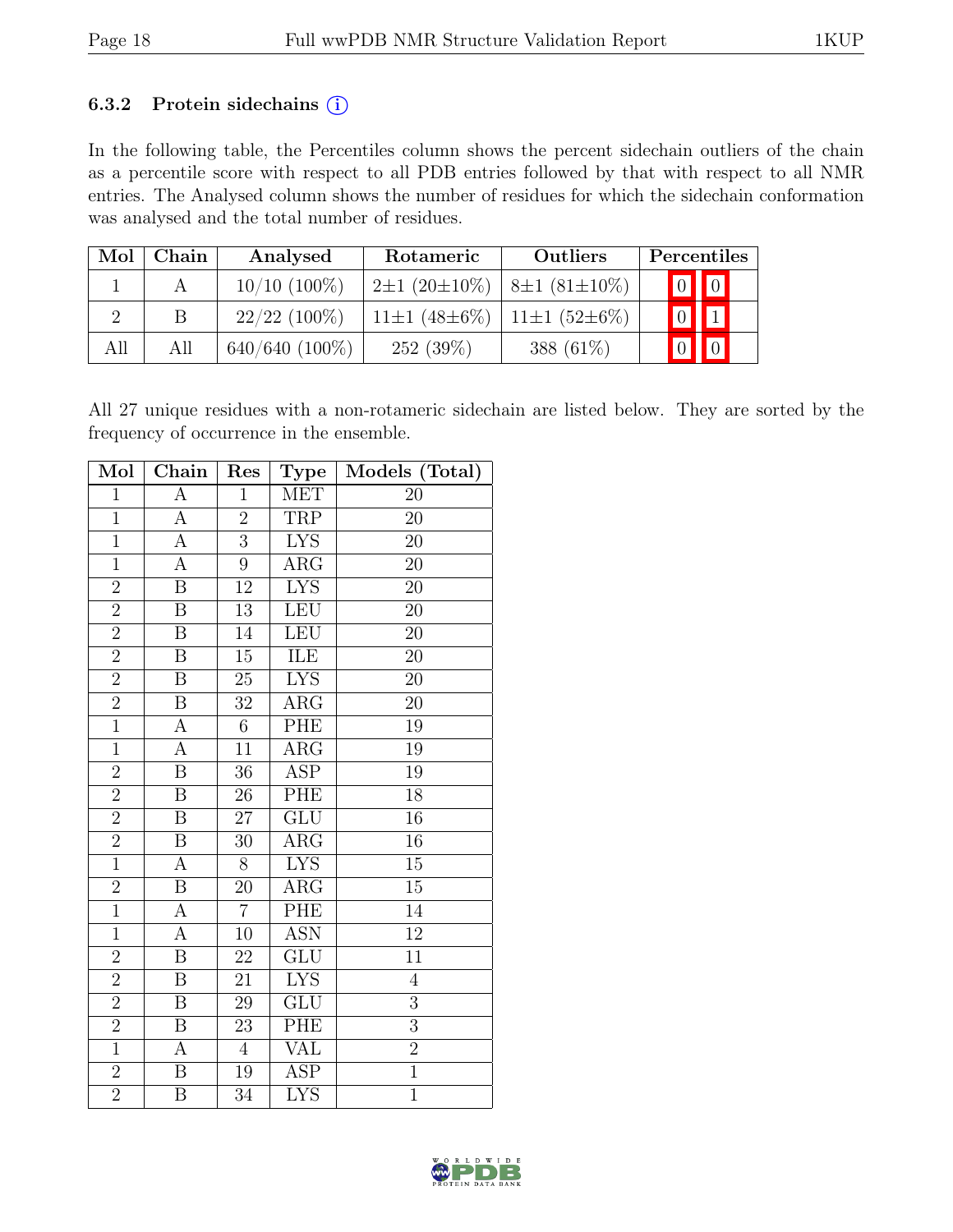#### 6.3.3 RNA  $(i)$

There are no RNA molecules in this entry.

### 6.4 Non-standard residues in protein, DNA, RNA chains  $(i)$

There are no non-standard protein/DNA/RNA residues in this entry.

### 6.5 Carbohydrates  $(i)$

There are no monosaccharides in this entry.

## 6.6 Ligand geometry  $(i)$

There are no ligands in this entry.

## 6.7 Other polymers  $(i)$

There are no such molecules in this entry.

## 6.8 Polymer linkage issues  $(i)$

There are no chain breaks in this entry.